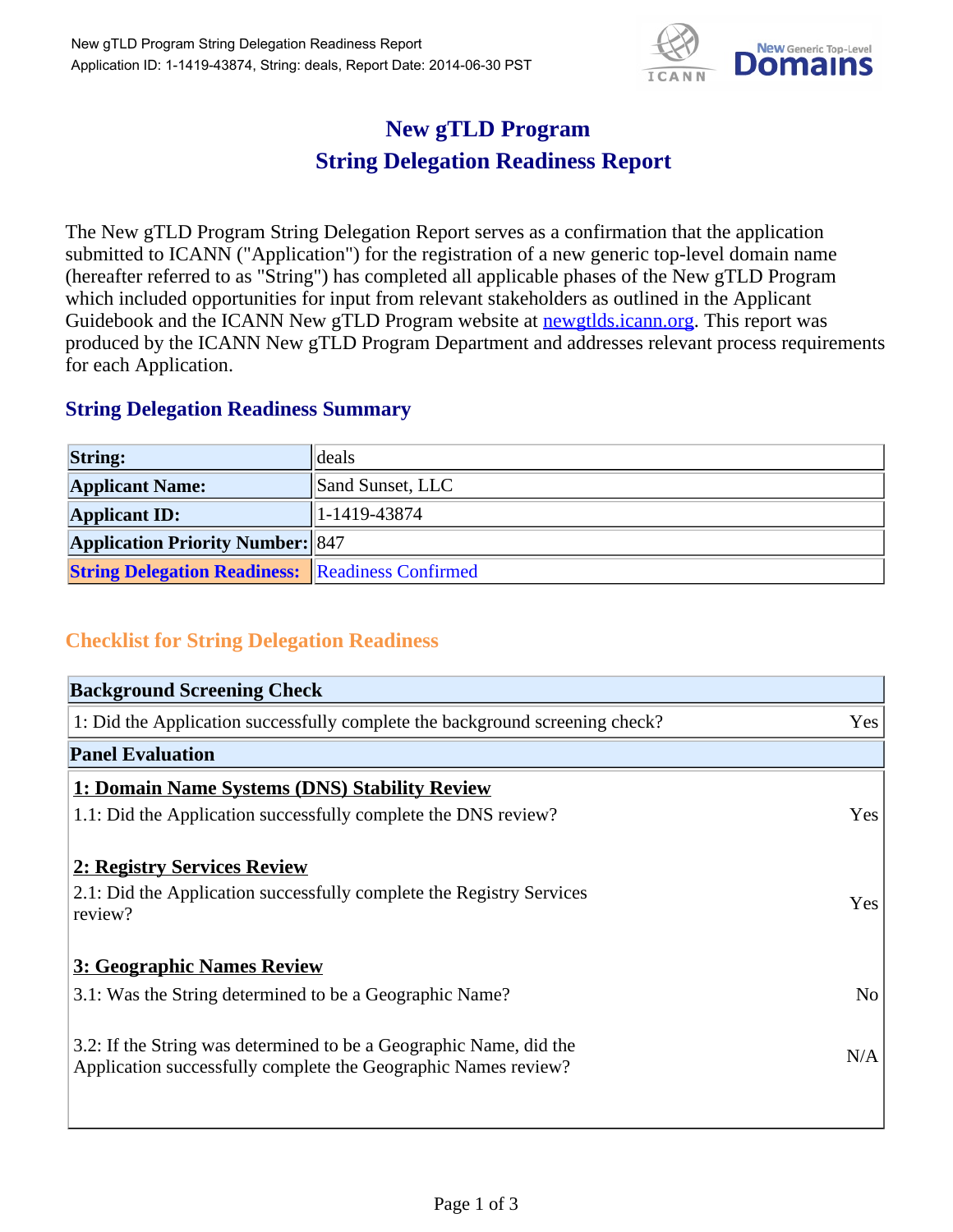

| <b>4: Financial Review</b>                                                         |     |
|------------------------------------------------------------------------------------|-----|
| $\vert$ 4.1: Did the Application successfully complete the Financial Capability    | Yes |
| review?                                                                            |     |
|                                                                                    |     |
| <b>5: Technical Review</b>                                                         |     |
| 5.1: Did the Application successfully complete the Technical and                   | Yes |
| <b>Operation Capability review?</b>                                                |     |
|                                                                                    |     |
| <b>6: String Similarity Review</b>                                                 |     |
| $\vert$ 6.1: Was the Application determined to not be confusingly similar to other | No  |
| applied for strings, including through String Confusion Objections?                |     |
|                                                                                    |     |
| 6.2: If the Application was determined to be confusingly similar to other          |     |
| applied for strings, including through String Confusion Objections, did the        |     |
| Application prevail in the string contention resolution process (CPE,              | Yes |
| Auction, and/or Self-Resolution of String Contention via                           |     |
| withdrawal/termination of all other members in contention)?                        |     |

| <b>Public Comment Period</b>                                                                                                                                                                   |                |
|------------------------------------------------------------------------------------------------------------------------------------------------------------------------------------------------|----------------|
| 1: Was the public provided an opportunity to submit comments on the Application?                                                                                                               | Yes            |
| 2: Were comments for the Application considered by evaluation panels?                                                                                                                          | Yes            |
| <b>Objection Process</b>                                                                                                                                                                       |                |
| 1: Were objections filed against the Application?                                                                                                                                              | <b>No</b>      |
| 2: If objections were filed against the Application, did Applicant prevail in the dispute<br>resolution proceedings for all Legal Rights, Limited Public Interest and Community<br>Objections? | N/A            |
| Governmental Advisory Committee (GAC) Advice                                                                                                                                                   |                |
| 1: Did the GAC have an opportunity to provide advice for the Application?                                                                                                                      | Yes            |
| 2: Did the GAC provide consensus GAC advice that the String should not be approved by<br>the ICANN Board?                                                                                      | <b>No</b>      |
| 3: If the GAC provided consensus GAC advice to the ICANN Board, did the ICANN Board<br>(or New gTLD Program Committee) accept the GAC advice?                                                  | N/A            |
| <b>Accountability Mechanisms</b>                                                                                                                                                               |                |
| 1: Was the Application the subject of a complaint or review through one of ICANN's<br>accountability mechanisms (Reconsideration or Independent Review)?                                       | N <sub>0</sub> |
| 1.1: If yes, did the BGC, ICANN Board or New gTLD Program Committee determine that<br>the Application should not proceed to contracting?                                                       | N/A            |